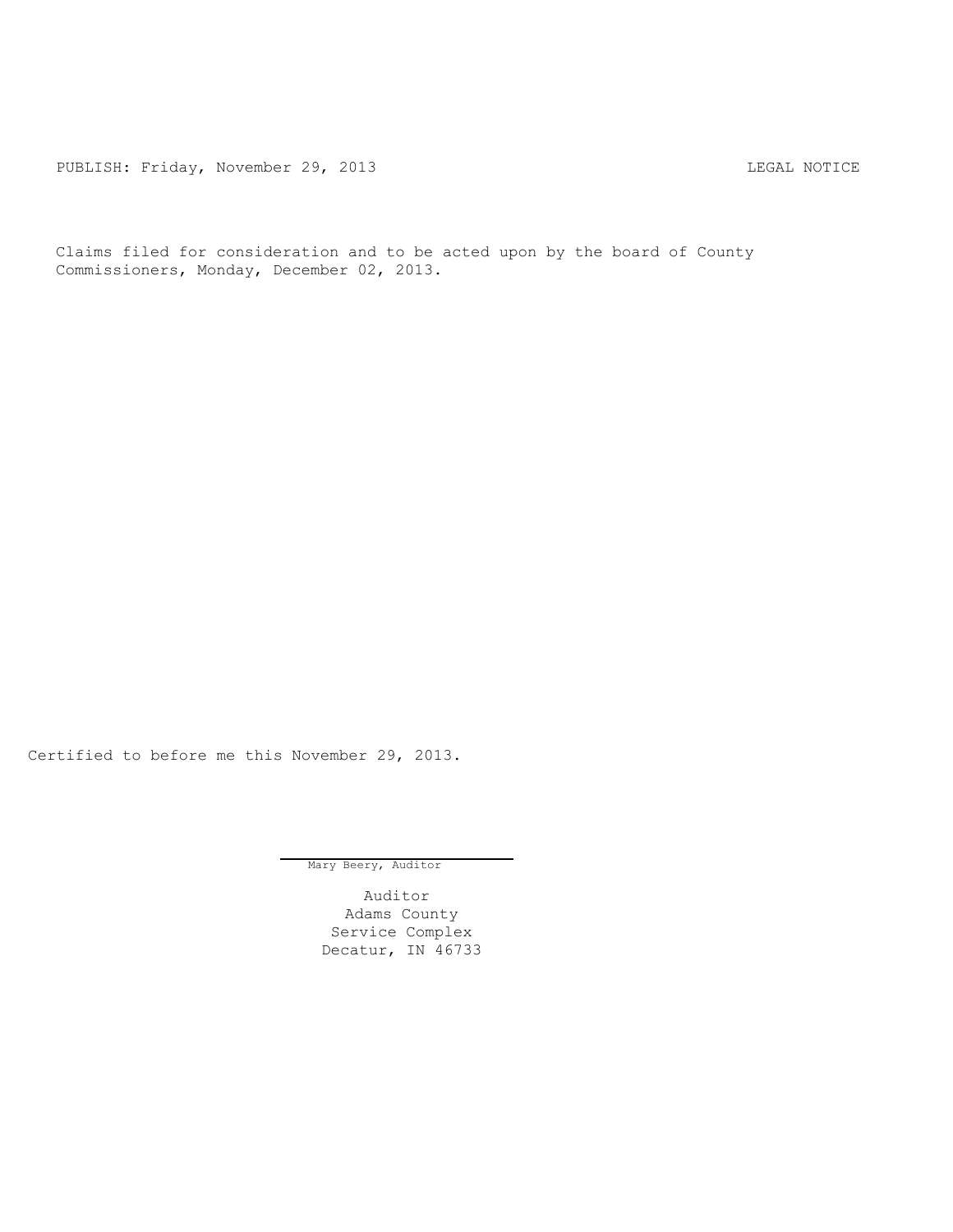

## **Claims Docket for Newspaper Adams County, Indiana**

## For Period: **11/5/2013** to **11/18/2013**

*313 W. Jefferson St. Decatur, IN 46733 (219) 724-2600*

## Date Claims to be Paid: **12/2/2013**

| <b>Vendor</b>                            | <u>Amount</u> | <b>Vendor</b>                       | <b>Amount</b> |
|------------------------------------------|---------------|-------------------------------------|---------------|
| Adams County Council On Aging, Inc.      | 2,000.00      | Adams Memorial Hospital             | 4,715.34      |
| <b>Adams County Treasurer</b>            | 90,391.20     | Indiana Michigan Power              | 274.68        |
| Applied Industrial Techno                | 210.49        | Arnold Lumber Co., Inc.             | 31.69         |
| Berne Tri-Weekly News                    | 8.03          | Suburban Propane LP                 | 142.00        |
| Brateman's, Inc.                         | 809.50        | Chet's Pest Control                 | 30.00         |
| Cintas Location #338                     | 45.00         | Decatur True Value                  | 19.93         |
| <b>Complete Printing Service</b>         | 435.50        | Darrell Sigworth                    | 99.00         |
| Decatur Tire Center                      | 279.34        | Douglas L. Bauman                   | 110.00        |
| Erie Haven                               | 868.86        | Everett Refrigeration & E           | 638.13        |
| Gordon Food Service                      | 2,983.57      | Graber Insurance, Inc.              | 205.00        |
| Grimm's Auto                             | 556.77        | Harvey's Tool Service               | 328.90        |
| Haywood Printing Company                 | 289.86        | Hilty Engine Service                | 1,047.80      |
| Indiana Sheriffs' Association            | 75.00         | <b>Innovative Concepts</b>          | 200.00        |
| The Janitors Supply Company, Inc.        | 105.41        | K-Mart                              | 120.41        |
| Kiess Electric                           | 160.57        | Lehman Feed Mill                    | 40.00         |
| Monroe Water Department                  | 176.06        | Nipsco                              | 3,891.01      |
| Park Center, Inc.                        | 95,419.50     | Portland Motor Parts, Inc           | 347.51        |
| Quill Corporation                        | 197.71        | Selking International               | 88.06         |
| Print Shop                               | 119.62        | Tri-State First Aid                 | 41.85         |
| Welder Services, Inc.                    | 45.72         | Burry, Herman, Miller & Brown, P.C. | 126.00        |
| CenturyLink                              | 1,861.82      | Paul Norr                           | 20.80         |
| Croy Machine & Fabrication, Inc.         | 171.98        | Tom Magnan                          | 290.56        |
| Jay County REMC                          | 157.70        | Purdue University                   | 1,425.73      |
| Rekeweg, Shane                           | 95.45         | Bailey's Test Strips & Th           | 33.00         |
| Bluhm & Reber                            | 125.00        | Mary Beery                          | 1,207.81      |
| Sirchie Acquisition Company              | 53.80         | Don Myers Plumbing                  | 3,124.35      |
| Bob's Locksmith Shop                     | 40.00         | W. A. Jones And Son                 | 163.02        |
| Zurcher's Best-One Tire & Auto Care, Inc | 1,016.03      | S & S /Shambaugh & Son, Inc.        | 600.00        |
| Tom Magnan/Special Needs                 | 61.22         | Matthew Bender                      | 59.44         |
| Kristina Nichols                         | 40.48         | Geraldine Sudduth                   | 126.28        |
| Harvest Land Co-op                       | 14,014.37     | Wal-Mart                            | 360.68        |
| Adams County Truck Repair, Inc.          | 185.02        | <b>Brad Kohlhagen</b>               | 23.41         |
| <b>Fastenal Company</b>                  | 6.24          | Adams County Sheriff's Department   | 200.00        |
| ERS Wireless Communications              | 2,013.30      | Michael G. Werling                  | 483.75        |
| Troyer's Market LLC                      | 3,036.72      | Harris Computer Systems             | 1,100.00      |
| Kendall Electric, Inc.                   | 80.49         | Kaehr Excavating, Inc.              | 3,348.75      |
| <b>Uricks Trucking</b>                   | 1,397.00      | Deb Stevens                         | 98.64         |
| Indiana Vital Records Association        | 25.00         | <b>Bluhm Enterprises</b>            | 400.00        |
| Verizon Wireless                         | 678.10        | Stationair's Express                | 1,024.97      |
| <b>Landon Patterson</b>                  | 554.57        | Schwartz Blacksmith, LLC            | 65.60         |
| <b>First National Bank</b>               | 100.52        | Cintas Location #G64                | 848.88        |
| John August                              | 213.51        | LBH Chemical & Industrial           | 1,113.84      |
| Fort Wayne Medical Laboratory Corp       | 24.00         | Office Depot                        | 151.69        |
| Decatur Ace Hardware                     | 160.28        | Havel                               | 1,179.95      |
| Primco, Inc.                             | 151,954.79    | Forensic Fluids Laboratories        | 1,539.00      |
| Mark R. Mitchel                          | 20.00         | First Response                      | 20.70         |
| O'Reilly Auto Parts                      | 6.99          | Purdue CES Education Fund           | 52.34         |
|                                          | 250.00        |                                     | 410.67        |
| Paperless Business Solutions, LLC        |               | Central Customer Charges            |               |